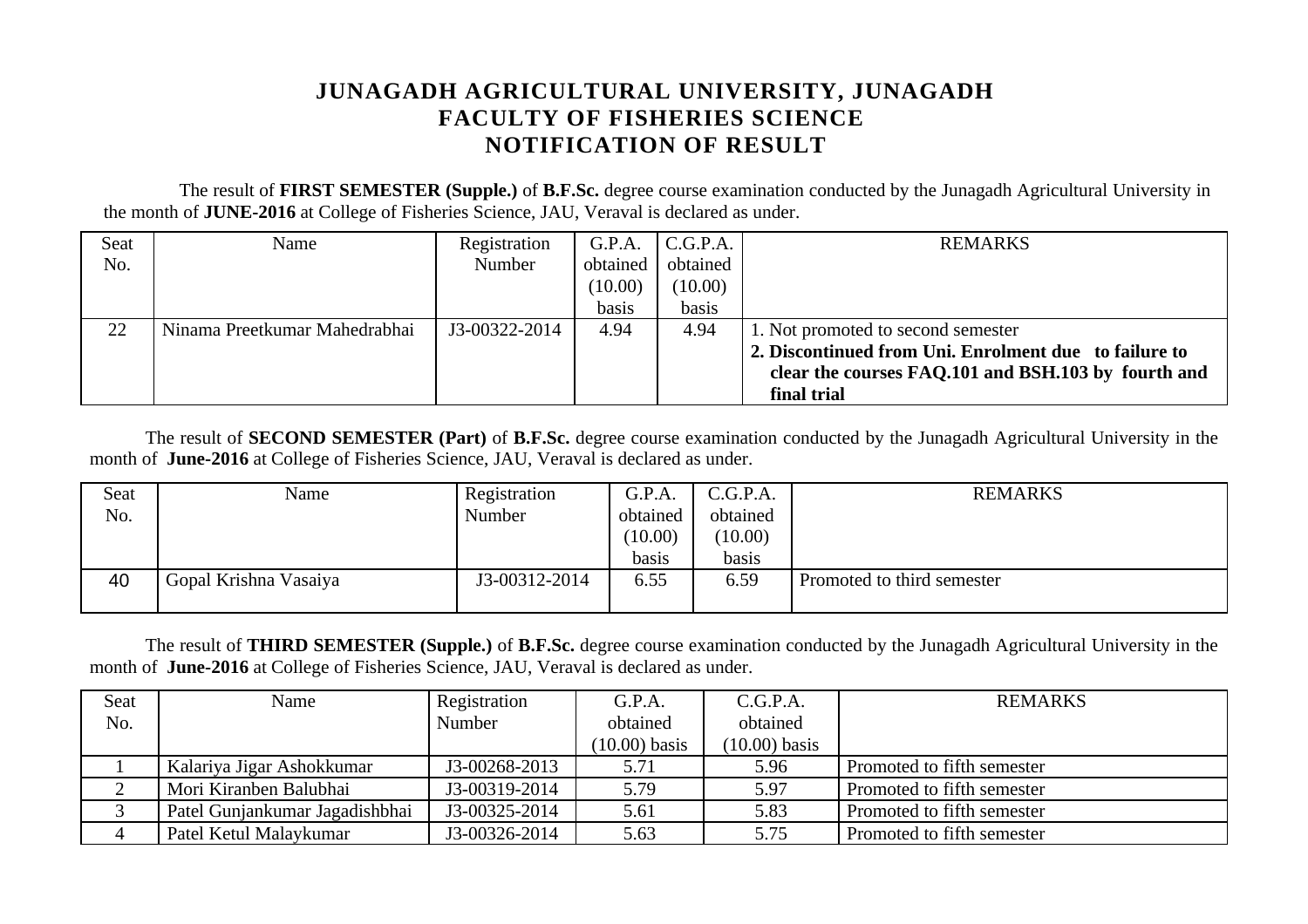| Seat | Name                         | Registration  | G.P.A.          | C.G.P.A.        | <b>REMARKS</b>             |
|------|------------------------------|---------------|-----------------|-----------------|----------------------------|
| No.  |                              | Number        | obtained        | obtained        |                            |
|      |                              |               | $(10.00)$ basis | $(10.00)$ basis |                            |
|      | Sikotariya Jatin Nanjibhai   | J3-00287-2013 | 5.86            | 5.69            | Promoted to fifth semester |
|      | Solenki Viken Babubhai       | J3-00328-2014 | 5.58            | 5.89            | Promoted to fifth semester |
|      | Thummar Parthkumar           | J3-00332-2014 | 5.98            | 6.08            | Promoted to fifth semester |
|      | Prakashbhai                  |               |                 |                 |                            |
|      | Vadher Prafulkumar Nathubhai | J3-00333-2014 | 6.07            | 6.23            | Promoted to fifth semester |

The result of **FOURTH SEMESTER (Regular)** of **B.F.Sc.** degree course examination conducted by the Junagadh Agricultural University in the month of **June-2016** at College of Fisheries Science, JAU, Veraval is declared as under.

| Seat           | Name                              | Registration  | G.P.A.   | C.G.P.A. | <b>REMARKS</b>                                  |
|----------------|-----------------------------------|---------------|----------|----------|-------------------------------------------------|
| No.            |                                   | Number        | obtained | obtained |                                                 |
|                |                                   |               | (10.00)  | (10.00)  |                                                 |
|                |                                   |               | basis    | basis    |                                                 |
| $\mathbf{1}$   | Agiya Akash Parsotambhai          | J3-00298-2014 | 7.10     | 7.42     | Promoted to fifth semester                      |
| $\overline{2}$ | Balapareeya Afasanaben Mahmadbhai | J3-00299-2014 | 7.82     | 7.56     | Promoted to fifth semester                      |
| $\mathbf{3}$   | Barad Vishvaben Narendrabhai      | J3-00300-2014 | 7.73     | 7.37     | Promoted to fifth semester                      |
| $\overline{4}$ | Bhensla Hareshree Prabhudasbhai   | J3-00301-2014 | 6.56     | 6.21     | Promoted to fifth semester                      |
| 5              | Chauhan Ankitaben Kanjibhai       | J3-00302-2014 | 7.38     | 7.50     | Promoted to fifth semester                      |
| 6              | Chauhan Mamataben Raghubhai       | J3-00303-2014 | 7.18     | 7.37     | Promoted to fifth semester                      |
| 7              | Chavada Sarman Rambhai            | J3-00258-2013 | 5.97     | 6.04     | Promoted to fifth semester                      |
| 8              | Chudasama Ekta Maheshbhai         | J3-00304-2014 | 6.49     | 6.34     | Promoted to fifth semester                      |
| 9              | Chudasma Niharikaben Jayantbhai   | J3-00305-2014 | 7.55     | 7.35     | Promoted to fifth semester                      |
| 10             | Dabhi Rajkumar Mandabhai          | J3-00306-2014 | 7.44     | 7.39     | Promoted to fifth semester                      |
| 11             | Fofandi Durga Chuneelal           | J3-00308-2014 | 6.56     | 6.91     | Promoted to fifth semester                      |
| 12             | Gadhiya Sonal Jesalbhai           | J3-00309-2014 | 8.51     | 8.31     | Promoted to fifth semester                      |
| 13             | Gohel Nirabhay Dineshbhai         | J3-00310-2014 | 7.19     | 7.69     | Promoted to fifth semester                      |
| 14             | Gohil Nihareeka Jitubhai          | J3-00311-2014 | 6.70     | 6.63     | 1. Promoted to fifth semester                   |
|                |                                   |               |          |          | 2. On academic probation to clear the course(s) |
|                |                                   |               |          |          | FAQ.204 by second trial                         |
| 15             | Gosiya Aditya Laxmidasbhai        | J3-00313-2014 | 7.46     | 7.12     | Promoted to fifth semester                      |
| 16             | Jora Kirankumar Mandabhai         | J3-00315-2014 | 7.15     | 7.28     | Promoted to fifth semester                      |
| 17             | Kalariya Jigar Ashokkumar         | J3-00268-2013 | 5.41     | 5.83     | Promoted to fifth semester                      |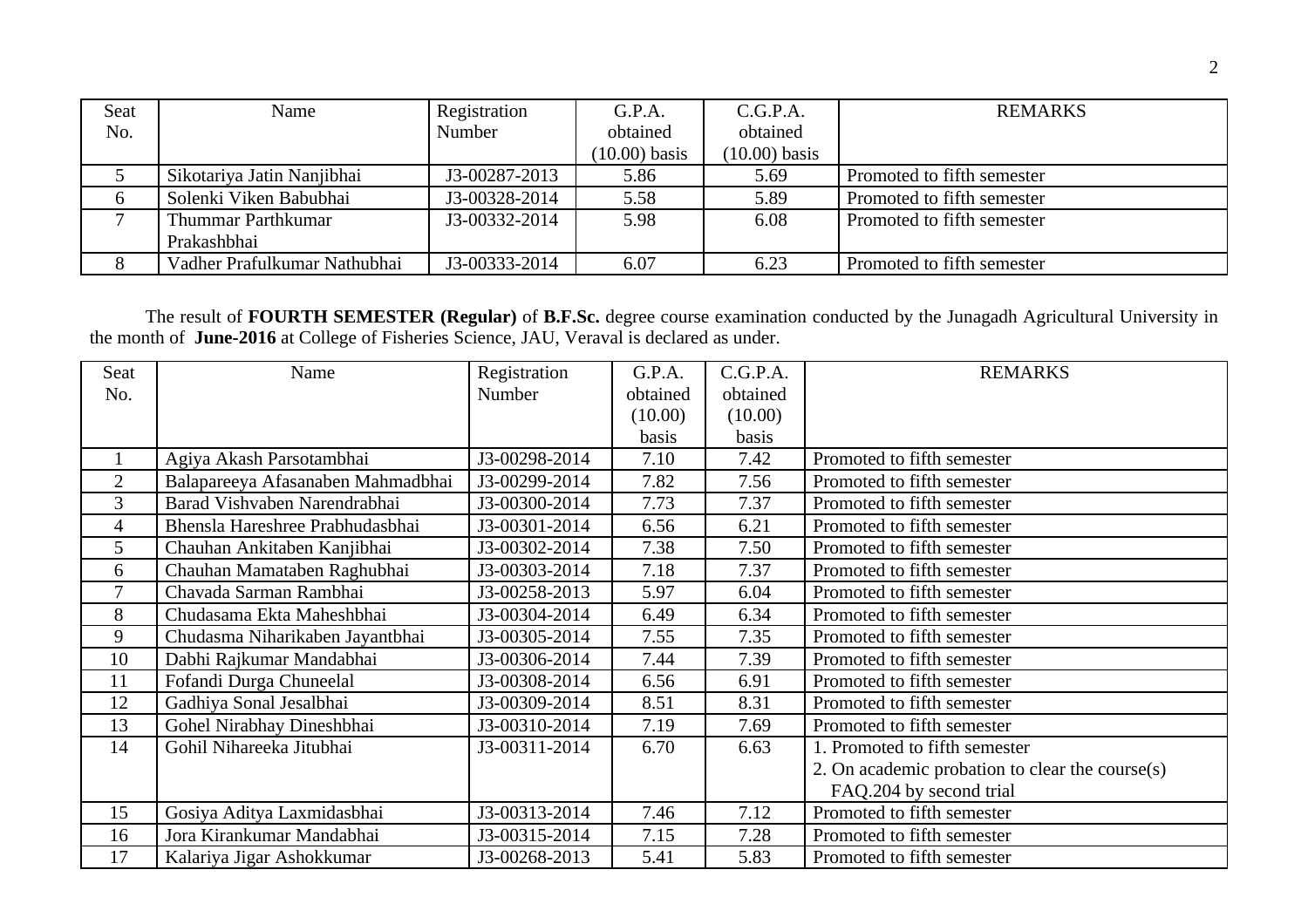| <b>Seat</b> |                                |                        | G.P.A.   | C.G.P.A. | <b>REMARKS</b>                                  |
|-------------|--------------------------------|------------------------|----------|----------|-------------------------------------------------|
|             | Name                           | Registration<br>Number |          |          |                                                 |
| No.         |                                |                        | obtained | obtained |                                                 |
|             |                                |                        | (10.00)  | (10.00)  |                                                 |
|             |                                |                        | basis    | basis    |                                                 |
| 18          | Katira Chiragkumar Dudabhai    | J3-00316-2014          | 7.15     | 7.19     | Promoted to fifth semester                      |
| 19          | Makrani Rehanavaz Abdulkarim   | J3-00318-2014          | 5.83     | 5.99     | Promoted to fifth semester                      |
| 20          | Mori Kiranben Balubhai         | J3-00319-2014          | 6.30     | 6.05     | Promoted to fifth semester                      |
| 21          | Motivarash Yagnesh Bhagwanji   | J3-00320-2014          | 8.35     | 8.30     | Promoted to fifth semester                      |
| 22          | Naghera Hardik Mensibhai       | J3-00321-2014          | 6.37     | 6.21     | Promoted to fifth semester                      |
| 23          | Parmar Vishalbhai Ishwarbhai   | J3-00324-2014          | 6.66     | 6.27     | Promoted to fifth semester                      |
| 24          | Patel Gunjankumar Jagadishbhai | J3-00325-2014          | 6.90     | 6.08     | Promoted to fifth semester                      |
| 25          | Patel Ketul Malaykumar         | J3-00326-2014          | 5.95     | 5.80     | Promoted to fifth semester                      |
| 26          | Sikotariya Jatin Nanjibhai     | J3-00287-2013          | 5.96     | 5.75     | 1. Promoted to fifth semester                   |
|             |                                |                        |          |          | 2. On academic probation to clear the course(s) |
|             |                                |                        |          |          | FAQ.206 by second trial                         |
| 27          | Solanki Jyotsnaben Balubhai    | J3-00327-2014          | 7.59     | 7.31     | Promoted to fifth semester                      |
| 28          | Solenki Viken Babubhai         | J3-00328-2014          | 5.54     | 5.80     | 1. Promoted to fifth semester                   |
|             |                                |                        |          |          | 2. On academic probation to clear the course(s) |
|             |                                |                        |          |          | FAQ.206 by second trial                         |
| 29          | Suyani Nitin Kanji             | J3-00329-2014          | 8.99     | 8.78     | Promoted to fifth semester                      |
| 30          | Tank Darshanaben Mansukhbhai   | J3-00330-2014          | 8.49     | 8.29     | Promoted to fifth semester                      |
| 31          | Tanna Poojaben Dineshkumar     | J3-00331-2014          | 8.13     | 7.80     | Promoted to fifth semester                      |
| 32          | Thummar Parthkumar Prakashbhai | J3-00332-2014          | 6.01     | 6.06     | Promoted to fifth semester                      |
| 33          | Vadher Prafulkumar Nathubhai   | J3-00333-2014          | 5.73     | 6.11     | 1. Promoted to fifth semester                   |
|             |                                |                        |          |          | 2. On academic probation to clear the course(s) |
|             |                                |                        |          |          | FAQ.204 by second trial                         |
| 34          | Vala Divyaben Ranvirbhai       | J3-00334-2014          | 6.95     | 7.65     | Promoted to fifth semester                      |
| 35          | Vandarwala Urmila Gautambhai   | J3-00335-2014          | 8.72     | 8.15     | Promoted to fifth semester                      |

The result of **FIFTH SEMESTER (Supple.)** of **B.F.Sc.** degree course examination conducted by the Junagadh Agricultural University in the month of **June-2016** at College of Fisheries Science, JAU, Veraval is declared as under.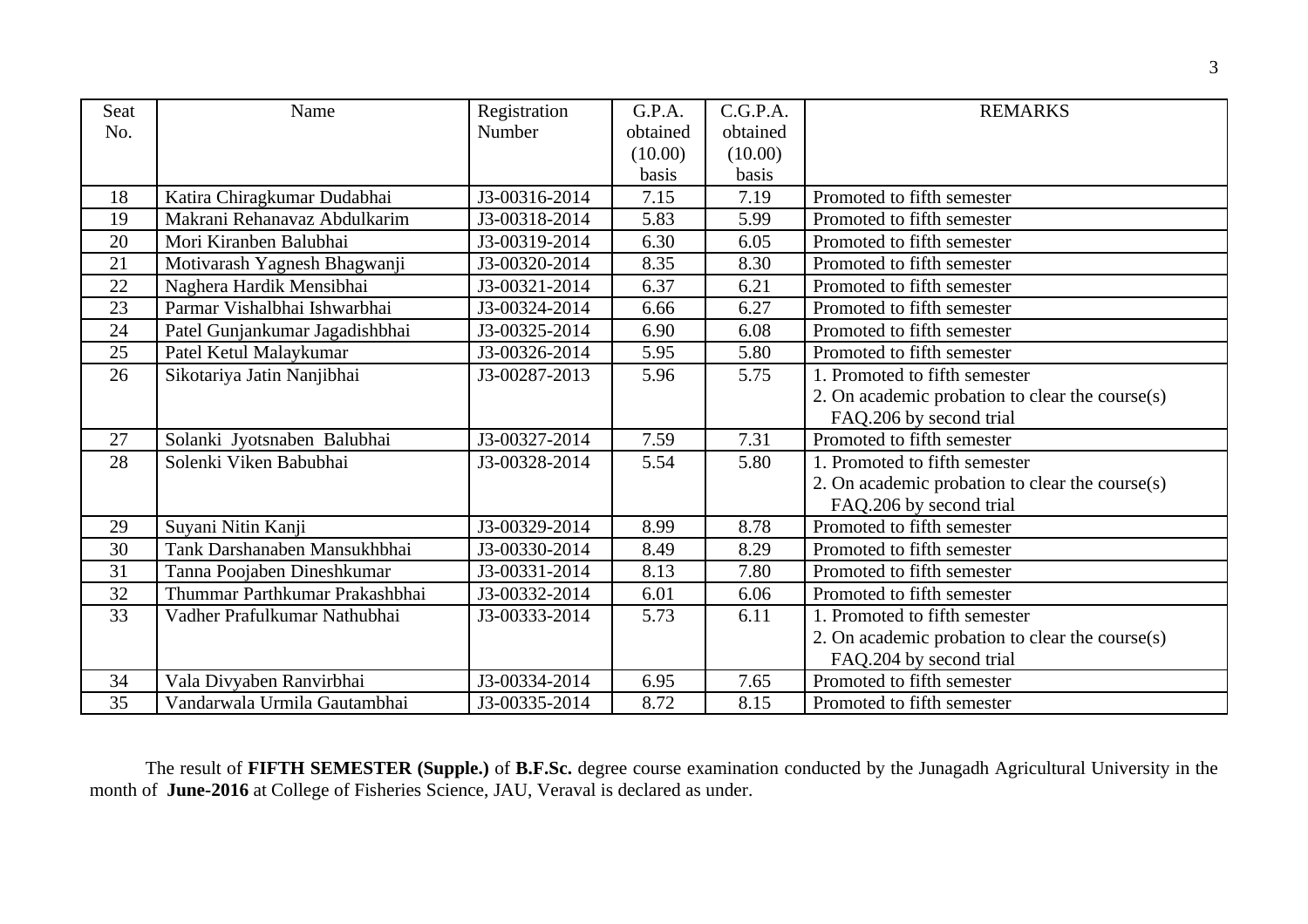| Seat No.       | Name                            | Registration  | G.P.A.          | C.G.P.A.         | <b>REMARKS</b>               |
|----------------|---------------------------------|---------------|-----------------|------------------|------------------------------|
|                |                                 | Number        | obtained        | obtained (10.00) |                              |
|                |                                 |               | $(10.00)$ basis | basis            |                              |
|                | Bamaniya Avinash Maganbhai      | J3-00247-2013 | 6.53            | 6.02             | Promoted to seventh semester |
|                | Barad Kamaleshbhai Ramasingbhai | J3-00250-2013 | 5.93            | 5.97             | Promoted to seventh semester |
|                | Baraiya Axay Nathu              | J3-00252-2013 | 6.99            | 6.23             | Promoted to seventh semester |
| $\overline{4}$ | Bhutti Jalpaben Kanjeebhai      | J3-00255-2013 | 6.30            | 6.13             | Promoted to seventh semester |
| 5              | Gohel Akash Chunilal            | J3-00216-2012 | 6.26            | 5.98             | Promoted to seventh semester |
| 6              | Pargi Narendrakumar Arjunsinh   | J3-00281-2013 | 6.07            | 5.91             | Promoted to seventh semester |
|                | Patel Nikunjkumar Kiritbhai     | J3-00283-2013 | 6.13            | 6.05             | Promoted to seventh semester |
|                | Rathod Jayesh Babubhai          | J3-00284-2013 | 6.36            | 6.08             | Promoted to seventh semester |

The result of **SIXTH SEMESTER (Regular)** of **B.F.Sc.** degree course examination conducted by the Junagadh Agricultural University in the month of **June-2016** at College of Fisheries Science, JAU, Veraval is declared as under.

| Seat | Name                            | Registration  | G.P.A.   | C.G.P.A. | <b>REMARKS</b>                                  |
|------|---------------------------------|---------------|----------|----------|-------------------------------------------------|
| No.  |                                 | Number        | obtained | obtained |                                                 |
|      |                                 |               | (10.00)  | (10.00)  |                                                 |
|      |                                 |               | basis    | basis    |                                                 |
|      | Anjani Milan Harilal            | J3-00245-2013 | 6.58     | 6.38     | Promoted to seventh semester                    |
| 2    | Badarsai Kinjal Vinodbhai       | J3-00246-2013 | 8.21     | 7.81     | Promoted to seventh semester                    |
| 3    | Bamaniya Avinash Maganbhai      | J3-00247-2013 | 6.32     | 6.07     | Promoted to seventh semester                    |
| 4    | Bamaniya Vrushankkumar Ramji    | J3-00248-2013 | 7.26     | 6.70     | Promoted to seventh semester                    |
| 5    | Bambhaniya Dharmesh Manubhai    | J3-00249-2013 | 6.75     | 6.62     | Promoted to seventh semester                    |
| 6    | Barad Kamaleshbhai Ramasingbhai | J3-00250-2013 | 6.35     | 6.03     | 1. Promoted to seventh semester                 |
|      |                                 |               |          |          | 2. On academic probation to clear the course(s) |
|      |                                 |               |          |          | FAQ.302 by second trial                         |
| 7    | Barad Piyushkumar Kanabhai      | J3-00251-2013 | 6.67     | 6.49     | Promoted to seventh semester                    |
| 8    | Baraiya Axay Nathu              | J3-00252-2013 | 6.37     | 6.25     | Promoted to seventh semester                    |
| 9    | Bhalodiya Keyuben Hiteshbhai    | J3-00253-2013 | 6.98     | 7.24     | Promoted to seventh semester                    |
| 10   | Bhatt Jay Rajeshbhai            | J3-00254-2013 | 6.75     | 6.55     | Promoted to seventh semester                    |
| 11   | Bhutti Jalpaben Kanjeebhai      | J3-00255-2013 | 6.15     | 6.14     | 1. Promoted to seventh semester                 |
|      |                                 |               |          |          | 2. On academic probation to clear the course(s) |
|      |                                 |               |          |          | FAQ.302 by second trial                         |
| 12   | Borakhatariya Nirav Parbatbhai  | J3-00256-2013 | 7.58     | 7.79     | Promoted to seventh semester                    |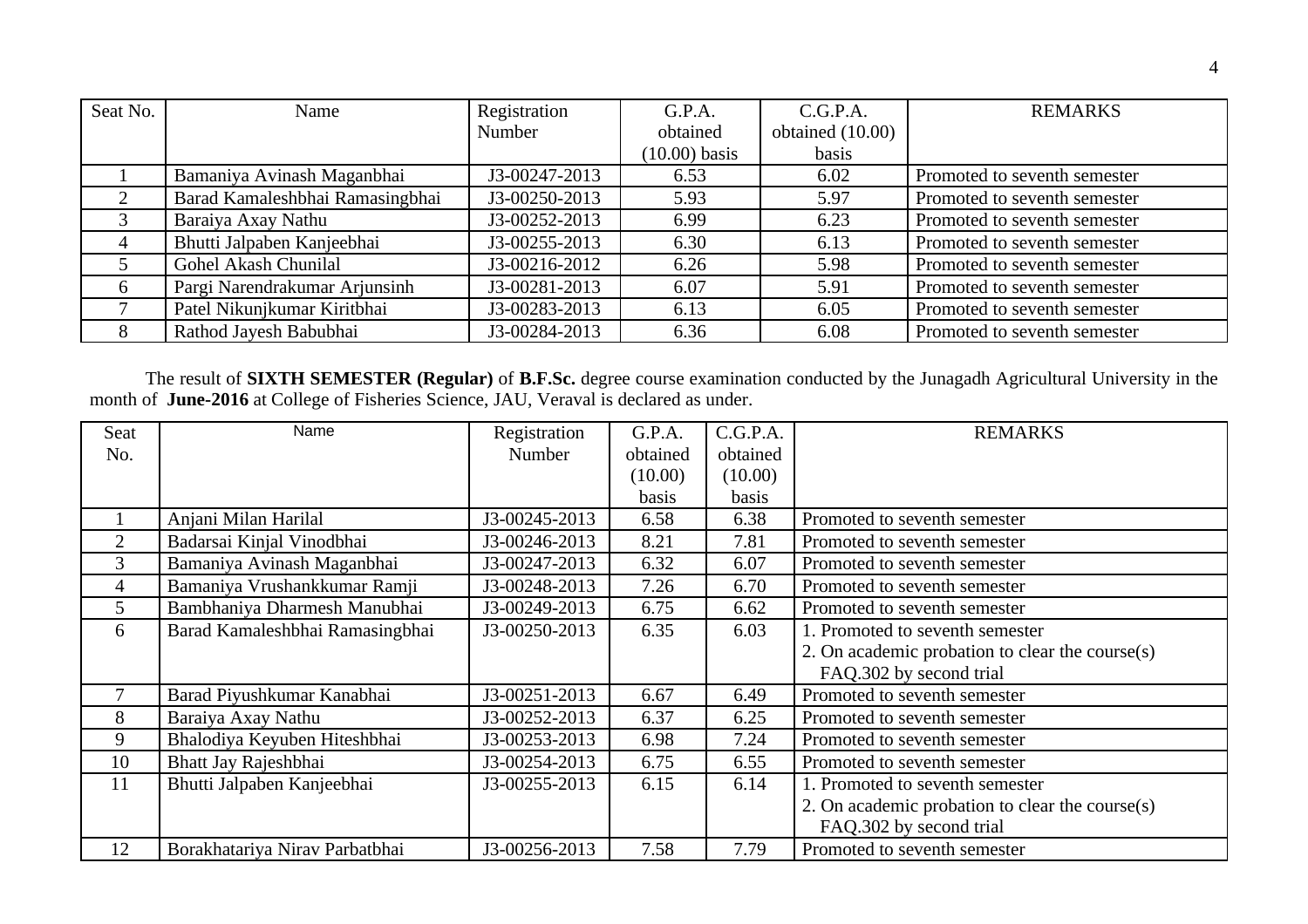| Seat            | Name                             | Registration  | G.P.A.   | C.G.P.A. | <b>REMARKS</b>                                  |
|-----------------|----------------------------------|---------------|----------|----------|-------------------------------------------------|
| No.             |                                  | Number        | obtained | obtained |                                                 |
|                 |                                  |               | (10.00)  | (10.00)  |                                                 |
|                 |                                  |               | basis    | basis    |                                                 |
| 13              | Chagli Mehul Kantilal            | J3-00257-2013 | 7.55     | 7.25     | Promoted to seventh semester                    |
| 14              | Chopara Krishnaben Karshanbhai   | J3-00259-2013 | 7.60     | 7.21     | Promoted to seventh semester                    |
| 15              | Dodiya Mahipatsinh Devdasbhai    | J3-00260-2013 | 6.55     | 6.46     | Promoted to seventh semester                    |
| 16              | Fulbariya Yogesh Shantilal       | J3-00261-2013 | 6.21     | 6.27     | Promoted to seventh semester                    |
| 17              | Gadhavi Dhavalkumar Vikrambhai   | J3-00262-2013 | 6.86     | 6.65     | Promoted to seventh semester                    |
| 18              | Gohel Akash Chunilal             | J3-00216-2012 | 5.90     | 5.97     | Promoted to seventh semester                    |
| 19              | Gohel Kiran Ratanshee            | J3-00263-2013 | 7.85     | 7.63     | Promoted to seventh semester                    |
| 20              | Gohil Vinayak Keshavlal          | J3-00264-2013 | 6.18     | 6.24     | Promoted to seventh semester                    |
| 21              | Goriya Dinesh Bhimshi            | J3-00265-2013 | 6.67     | 6.58     | Promoted to seventh semester                    |
| 22              | Kalaria Kishan Kishorchandra     | J3-00267-2013 | 6.75     | 6.91     | Promoted to seventh semester                    |
| 23              | Kalasariya Dipak Dhirubhai       | J3-00269-2013 | 6.44     | 6.56     | Promoted to seventh semester                    |
| 24              | Kandoriya Bharat Alabhai         | J3-00270-2013 | 7.31     | 7.56     | Promoted to seventh semester                    |
| 25              | Katariya Kinjal Rambhai          | J3-00272-2013 | 6.18     | 5.84     | Promoted to seventh semester                    |
| 26              | Khava Rajanibhai Sajanbhai       | J3-00273-2013 | 6.85     | 7.14     | Promoted to seventh semester                    |
| 27              | Malamdi Mayur Tulsidas           | J3-00274-2013 | 7.26     | 7.46     | Promoted to seventh semester                    |
| 28              | Mevada Jigneshkumar Nanjibhai    | J3-00275-2013 | 6.35     | 6.38     | Promoted to seventh semester                    |
| 29              | Modi Kiran Piyushbhai            | J3-00276-2013 | 6.95     | 6.67     | Promoted to seventh semester                    |
| 30              | Mori Miraben Ranvirbhai          | J3-00277-2013 | 6.95     | 6.73     | Promoted to seventh semester                    |
| 31              | Mori Sandipkumar Mansinhbhai     | J3-00278-2013 | 6.09     | 6.26     | Promoted to seventh semester                    |
| 32              | Pansuriya Ajay Hareshbhai        | J3-00279-2013 | 6.28     | 6.13     | Promoted to seventh semester                    |
| $\overline{33}$ | Paramar Laleet Sudheerbhai       | J3-00280-2013 | 7.09     | 6.68     | Promoted to seventh semester                    |
| 34              | Pargi Narendrakumar Arjunsinh    | J3-00281-2013 | 6.16     | 5.95     | Promoted to seventh semester                    |
| 35              | Patel Nikunjkumar Kiritbhai      | J3-00283-2013 | 6.07     | 6.06     | Promoted to seventh semester                    |
| 36              | Rathod Jayesh Babubhai           | J3-00284-2013 | 5.89     | 6.05     | 1. Promoted to seventh semester                 |
|                 |                                  |               |          |          | 2. On academic probation to clear the course(s) |
|                 |                                  |               |          |          | FAQ.302 by second trial                         |
| 37              | Sagar Khara                      | J3-00285-2013 | 7.95     | 7.73     | Promoted to seventh semester                    |
| 38              | Savaliya Nayankumar Bavchandbhai | J3-00286-2013 | 6.95     | 6.71     | Promoted to seventh semester                    |
| 39              | Solanki Gaurav Bhogilal          | J3-00288-2013 | 7.30     | 7.06     | Promoted to seventh semester                    |
| 40              | Solanki Ravinaben Dhirubhai      | J3-00289-2013 | 8.08     | 7.88     | Promoted to seventh semester                    |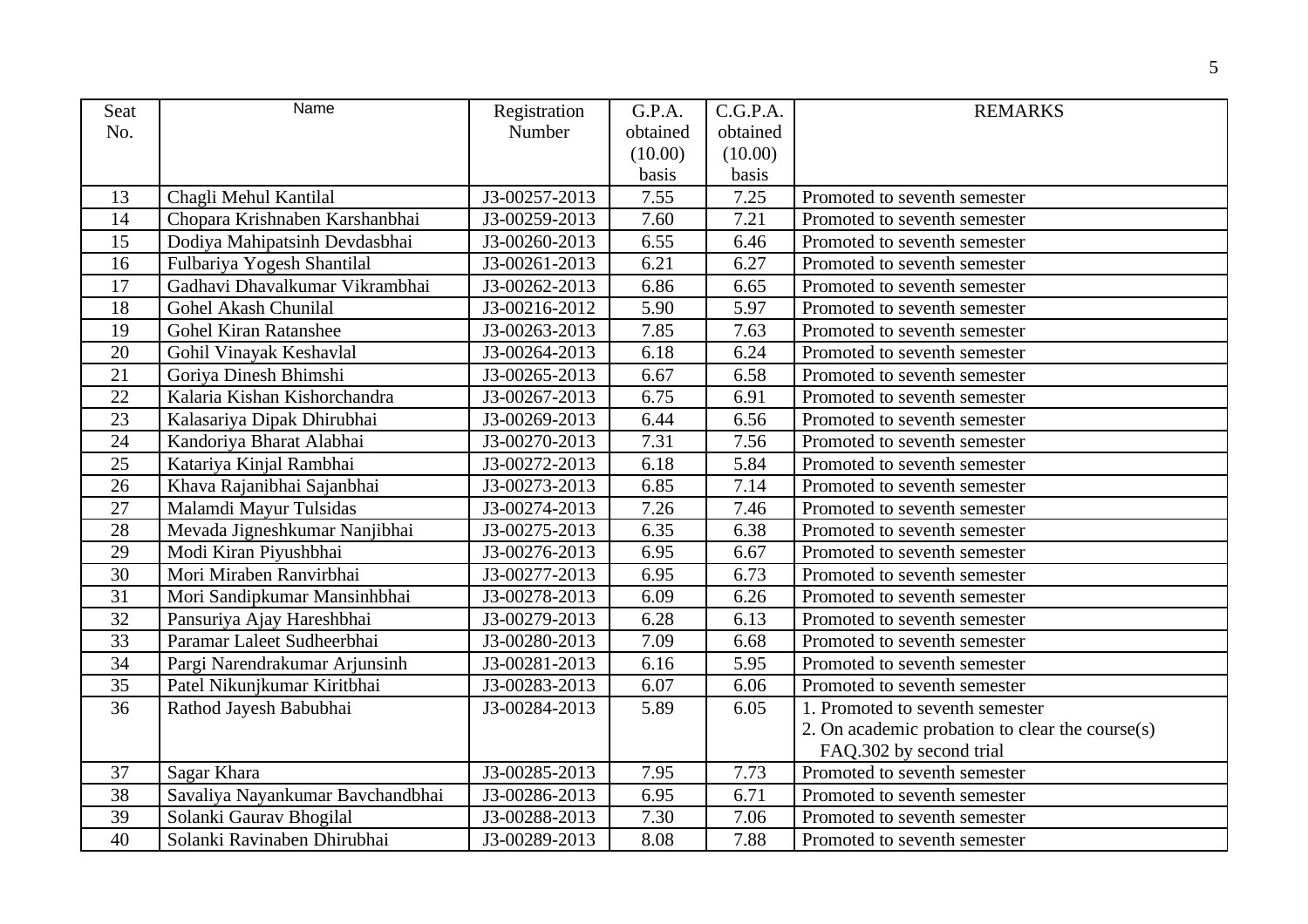| <b>Seat</b> | Name                          | Registration  | G.P.A.   | C.G.P.A. | <b>REMARKS</b>                                  |
|-------------|-------------------------------|---------------|----------|----------|-------------------------------------------------|
| No.         |                               | Number        | obtained | obtained |                                                 |
|             |                               |               | (10.00)  | (10.00)  |                                                 |
|             |                               |               | basis    | basis    |                                                 |
| 41          | Sosa Kanak Jethabhai          | J3-00290-2013 | 7.40     | 7.27     | Promoted to seventh semester                    |
| 42          | Tandel Dharmgnaben Harishbhai | J3-00291-2013 | 7.29     | 6.86     | Promoted to seventh semester                    |
| 43          | Taral Pravinkumar Vaghabhai   | J3-00292-2013 | 6.18     | 6.09     | Promoted to seventh semester                    |
| 44          | Toralben Muniya               | J3-00293-2013 | 7.90     | 7.66     | Promoted to seventh semester                    |
| 45          | Vadher Dipesh Ramjibhai       | J3-00294-2013 | 6.85     | 6.54     | Promoted to seventh semester                    |
| 46          | Vadher Niravkumar Rajseebhai  | J3-00295-2013 | 6.41     | 6.38     | 1. Promoted to seventh semester                 |
|             |                               |               |          |          | 2. On academic probation to clear the course(s) |
|             |                               |               |          |          | FAQ.302 by second trial                         |
| 47          | Vala Omdevsinh Jayvantsinh    | J3-00296-2013 | 6.95     | 6.90     | Promoted to seventh semester                    |
| 48          | Vala Sanjaykumar Rambhai      | J3-00297-2013 | 6.43     | 6.31     | Promoted to seventh semester                    |

 **The result of EIGHTH SEMESTER (Regular) of B.F.Sc. degree course examination conducted by the Junagadh Agricultural University in the month of June-2016 at College of Fisheries Science, JAU, Veraval is declared as under.** 

| Seat           | Name                           | Registration  | G.P.A.          | O.G.P.A.        | Remarks                             |
|----------------|--------------------------------|---------------|-----------------|-----------------|-------------------------------------|
|                |                                | Number        | obtained        | obtained        |                                     |
| No.            |                                |               | $(10.00)$ basis | $(10.00)$ basis |                                     |
|                | Agravat Kuldipkumar Rajeshbhai | J3-00170-2011 | 6.30            | 6.08            | <b>Second Class</b>                 |
| $\overline{2}$ | Barad Mamataben Mansingbhai    | J3-00205-2012 | 6.90            | 7.54            | <b>First Class with Distinction</b> |
| 3              | Baraiya Bhavyesh Meghjibhai    | J3-00206-2012 | 6.90            | 6.83            | <b>First Class</b>                  |
| $\overline{4}$ | Bhadresa Ronak Damodarbhai     | J3-00136-2010 | 6.90            | 5.82            | <b>Pass Class</b>                   |
| 5              | Bharda Sheetal Kanubhai        | J3-00207-2012 | 7.60            | 7.19            | <b>First Class</b>                  |
| 6              | Bhayani Vishalkumar Madhubhai  | J3-00208-2012 | 6.80            | 7.00            | <b>First Class</b>                  |
| 7              | Bhil Bhaveshbhai Bharatbhai    | J3-00174-2011 | 6.10            | 5.90            | <b>Pass Class</b>                   |
| 8              | Chamudiya Siddharth Ramjibhai  | J3-00209-2012 | 7.10            | 7.01            | <b>First Class</b>                  |
| 9              | Chauhan Asmita Babubhai        | J3-00210-2012 | 6.90            | 6.89            | <b>First Class</b>                  |
| 10             | Chauhan Moin Basirbhai         | J3-00138-2010 | 6.40            | 6.03            | <b>Second Class</b>                 |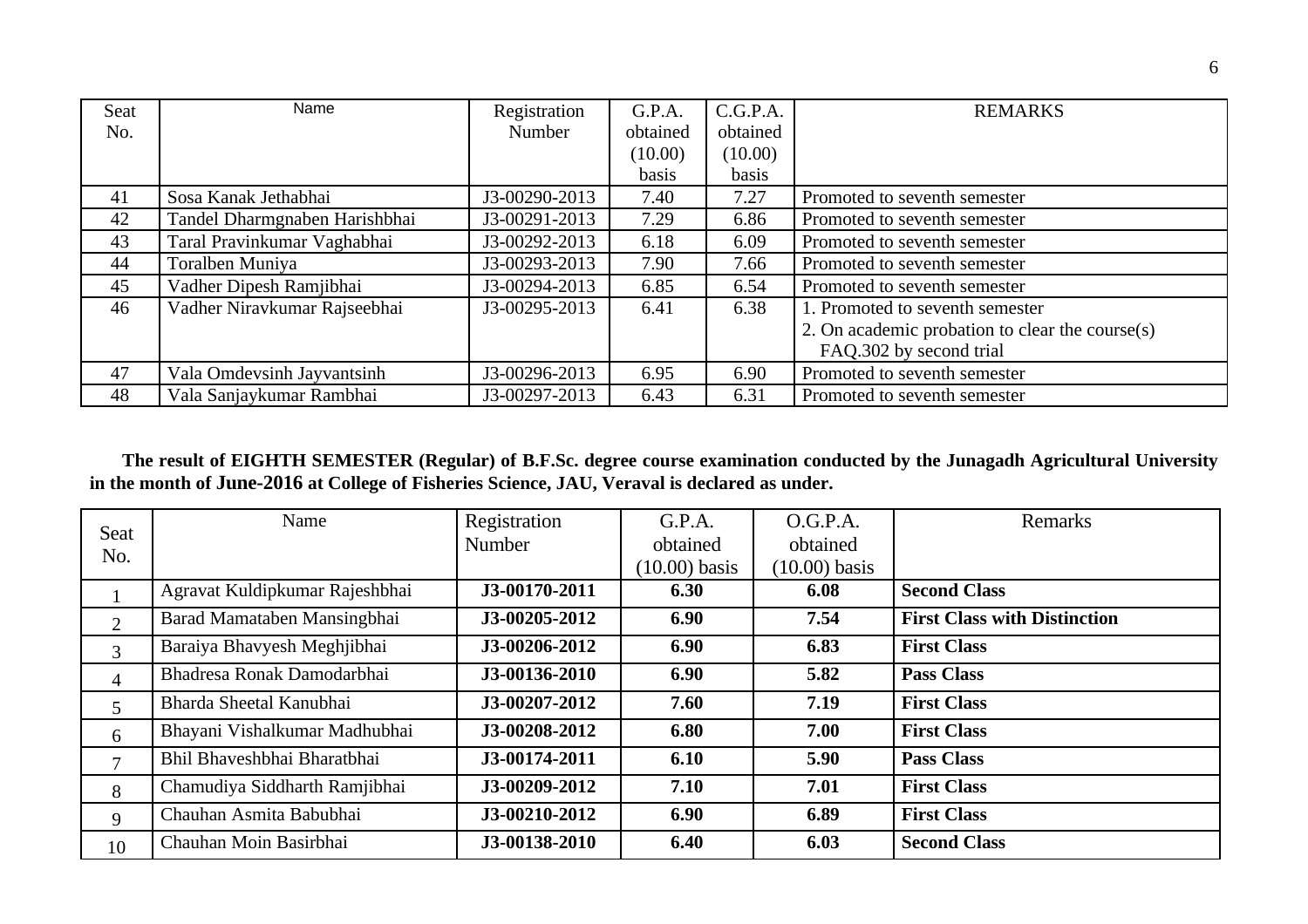| <b>Seat</b> | Name                           | Registration  | G.P.A.          | O.G.P.A.        | Remarks                             |
|-------------|--------------------------------|---------------|-----------------|-----------------|-------------------------------------|
| No.         |                                | Number        | obtained        | obtained        |                                     |
|             |                                |               | $(10.00)$ basis | $(10.00)$ basis |                                     |
| 11          | Chavda Raviraj Bhupatbhai      | J3-00211-2012 | 5.90            | 6.12            | <b>Second Class</b>                 |
| 12          | Chovatiya Milan Manaharbhai    | J3-00212-2012 | 6.60            | 6.75            | <b>First Class</b>                  |
| 13          | Dalki Jayshriben Ramjibhai     | J3-00213-2012 | 6.50            | 6.88            | <b>First Class</b>                  |
| 14          | Erada Prakashbhai Bachubhai    | J3-00214-2012 | 7.00            | 6.20            | <b>Second Class</b>                 |
| 15          | Fofandi Roshniben Damjibhai    | J3-00215-2012 | 7.70            | 7.15            | <b>First Class</b>                  |
| 16          | Gohel Vivek Prakashbhai        | J3-00181-2011 | 6.10            | 6.09            | <b>Second Class</b>                 |
| 17          | Gohil Kuldipsinh Ravubha       | J3-00217-2012 | 6.40            | 6.12            | <b>Second Class</b>                 |
| 18          | Goswami Megha Dineshgiri       | J3-00218-2012 | 7.60            | 7.74            | <b>First Class with Distinction</b> |
| 19          | Halai Riyaz Rajakbhai          | J3-00219-2012 | 6.50            | 6.29            | <b>Second Class</b>                 |
| 20          | Jamod Dhara Pradipbhai         | J3-00184-2011 | 7.40            | 6.88            | <b>First Class</b>                  |
| 21          | Jungi Dhaval Naran             | J3-00220-2012 | 7.20            | 6.50            | <b>First Class</b>                  |
| 22          | Jungi Harishchandra Dharmshi   | J3-00221-2012 | 6.80            | 6.24            | <b>Second Class</b>                 |
| 23          | Kalkani Manishkumar Bhupatbhai | J3-00222-2012 | 7.10            | 7.19            | <b>First Class</b>                  |
| 24          | Karetha Ravikumar Bhikhubhai   | J3-00185-2011 | 6.60            | 5.86            | <b>Pass Class</b>                   |
| 25          | Kuhada Dharmistha Devjibhai    | J3-00224-2012 | 7.40            | 7.21            | <b>First Class</b>                  |
| 26          | Limbadiya Jatin Rajeshbhai     | J3-00225-2012 | 6.90            | 6.53            | <b>First Class</b>                  |
| 27          | Madathil Deepa Dileepkumar     | J3-00226-2012 | 7.50            | 7.29            | <b>First Class</b>                  |
|             | Mahavadiya Dushyantkumar       | J3-00227-2012 | 7.20            | 6.81            | <b>First Class</b>                  |
| 28          | Rajendrabhai                   |               |                 |                 |                                     |
| 29          | Naghera Asvin Menasibhai       | J3-00228-2012 | 6.80            | 6.72            | <b>First Class</b>                  |
| 30          | Pandya Drumilkumar Nareshbhai  | J3-00229-2012 | 7.00            | 7.07            | <b>First Class</b>                  |
| 31          | Parmar Ashvinkumar Velabhai    | J3-00230-2012 | 6.50            | 6.61            | <b>First Class</b>                  |
| 32          | Parmar Sudhir Keshubhai        | J3-00191-2011 | 6.40            | 5.72            | <b>Pass Class</b>                   |
| 33          | Rathod Hasmukhbhai Dilipbhai   | J3-00233-2012 | 7.10            | 6.69            | <b>First Class</b>                  |
| 34          | Rathod Vishalbhai Jodhabhai    | J3-00235-2012 | 7.20            | 7.54            | <b>First Class with Distinction</b> |